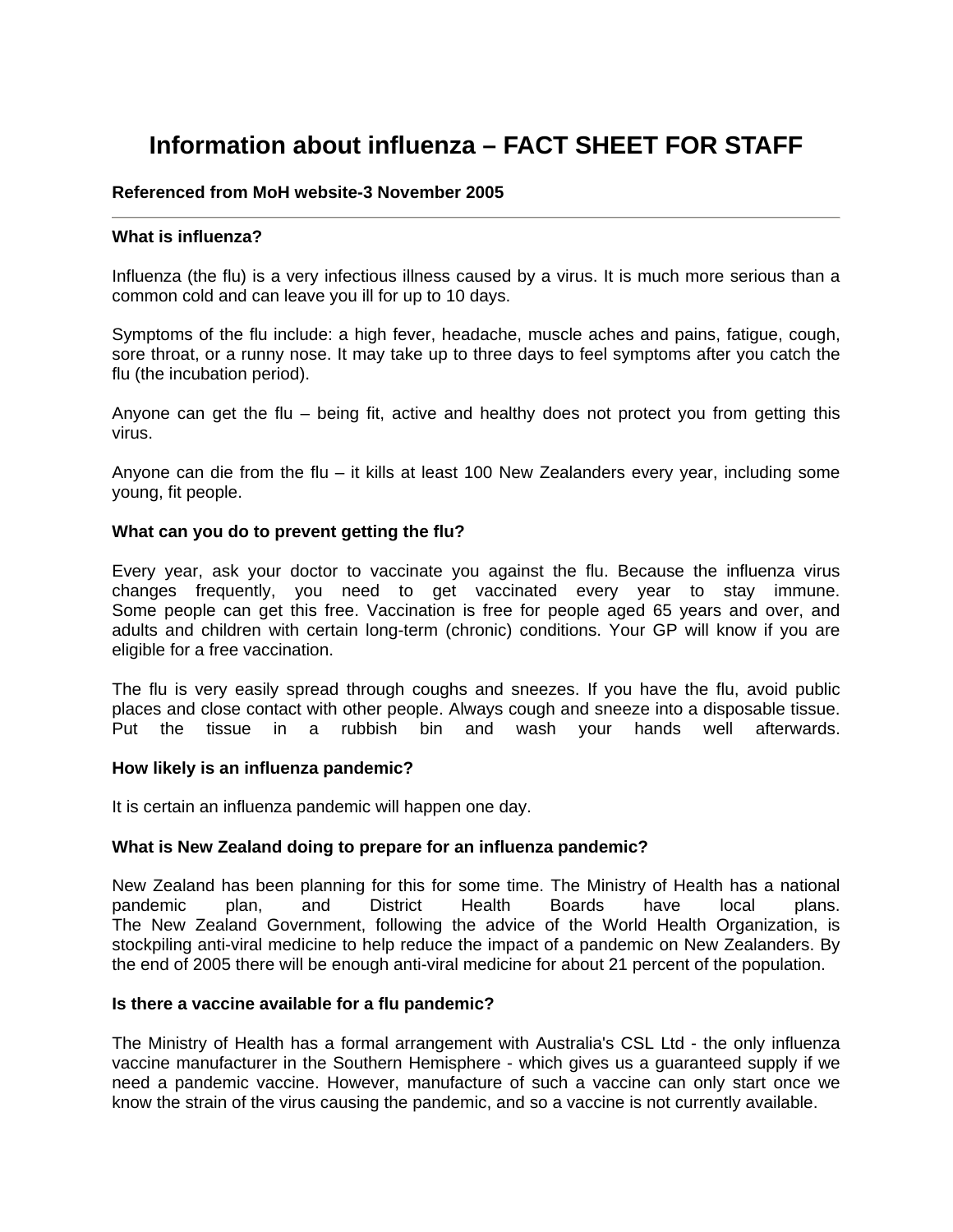# **What could happen in an influenza pandemic?**

A pandemic could mean so many people are sick that it will affect workplaces, schools, hospitals and many other services. There would be public announcements on TV, the radio and through other media channels that there is an influenza pandemic. Some workplaces and schools may close. Normal health and other services may not be available for several weeks. You may be asked to care for yourself and others at home.

# **How can you prepare for an influenza pandemic?**

- Talk to your family and friends about health hygiene hand washing, and safe coughing and sneezing.
- Make sure you have an emergency survival kit. Plan for having about a week's worth of essential supplies such as non-perishable food, as well as plenty of fluids. For further information see the Ministry of Civil Defense and Emergency Management website on What to Do in a disaster.
- Include paracetamol (for fever) in your home emergency survival kit.
- Have a plan for what you and your family would do if you had to stay at home during a pandemic.